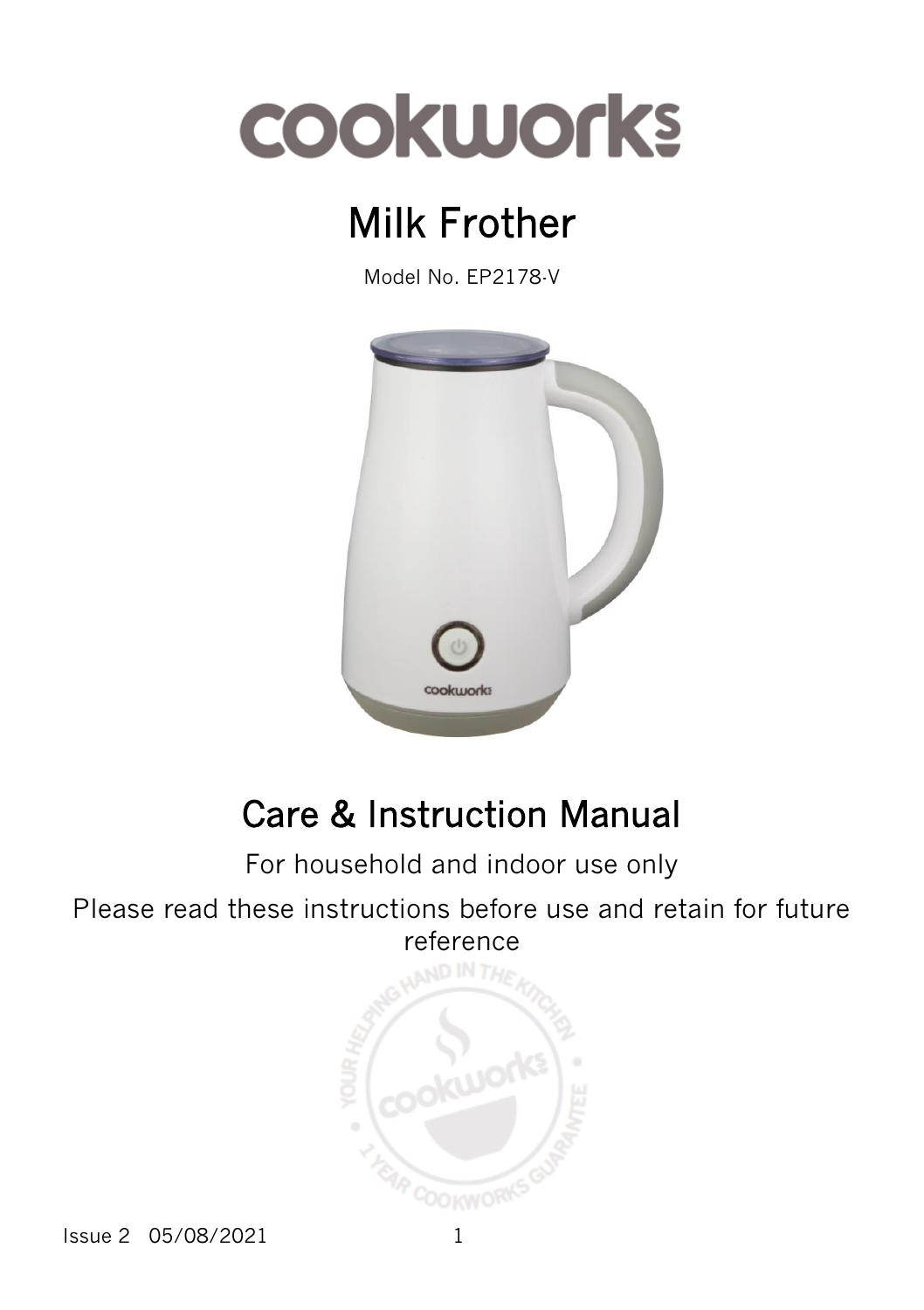#### ELECTRICAL SAFETY

- You should only plug the appliance into a 220V-240V AC, 50Hz supply. Connecting it to other power sources may damage the appliance and will invalidate the guarantee.
- Switch off and unplug when not in use and before cleaning the appliance or changing accessories or approaching parts that move.
- Keep the appliance and its cord out of reach of children less than 8 years.
- Do not allow children to use the appliance without supervision.
- This appliance can be used by children aged from 8 years and above and persons with reduced physical, sensory or mental capabilities or lack of experience and knowledge if they have been given supervision or instruction concerning use of the appliance in a safe way and understand the hazards involved. Children shall not play with the appliance. Cleaning and user maintenance shall not be made by children unless they are older than 8 and supervised.
- Keep stand, cable, plug and outside of milk frother dry and away from areas where it is likely to get splashed. Avoid spillage on the connector. Never immerse in water.
- Do not pull on the cable to disconnect from mains supply.
- Do not operate the appliance if damaged or after it malfunctions. In the event the supply cord is damaged, in order to avoid a hazard, it must only be replaced by a qualified service engineer, with a suitably approved part.
- This appliance must be positioned so that the plug is accessible, and the plug socket is within easy reach of the power cord.
- This appliance must be plugged into an earthed socket outlet.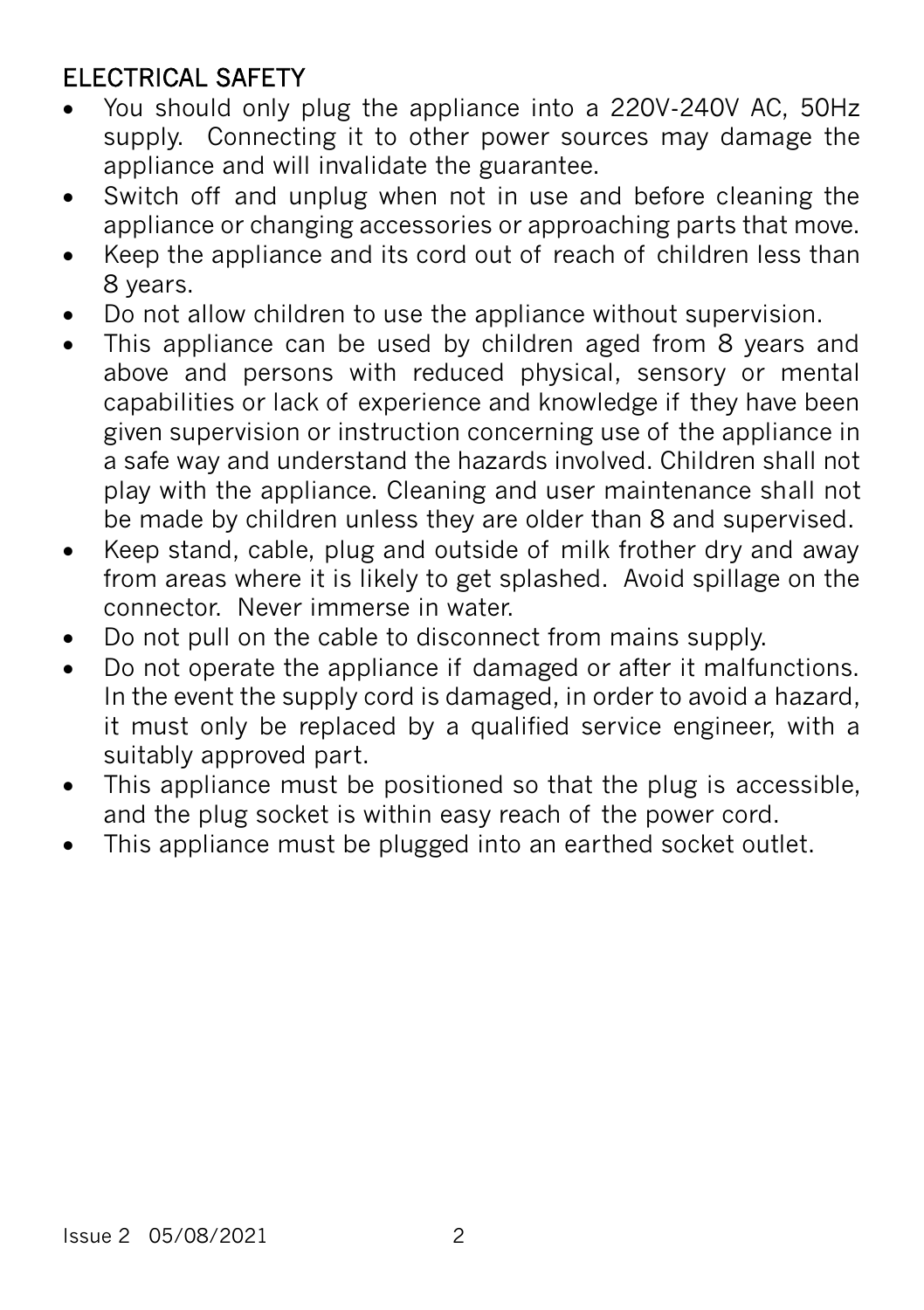#### **WARNING!**

- This appliance is intended exclusively for use in domestic households. It is not suitable for commercial use.
- Do not cover and allow the milk frother to cool fully before storing.
- The surfaces of the milk frother will become hot during use. Do not touch and always carry by the handle. Note the milk frother and heating element is subject to residual heat after use.
- Do not use the milk frother near or under surfaces that are heat sensitive or those that may be damaged by steam.
- Do not overfill the milk frother as hot milk water may be ejected during operation.
- Do not open the lid while the milk frother is in operation.
- Use only with the stand provided and to heat milk. This appliance can cause personal injury if misused.

#### PARTS



- 1. Lid
- 2. Milk frother body
- 3. Switch with indicator
- 4. Stand
- 5. Milk compartment and spindle
- 6. Handle
- 7. Agitator
- 8. Whisk

R

 $Ising 2 05/08/2021$  3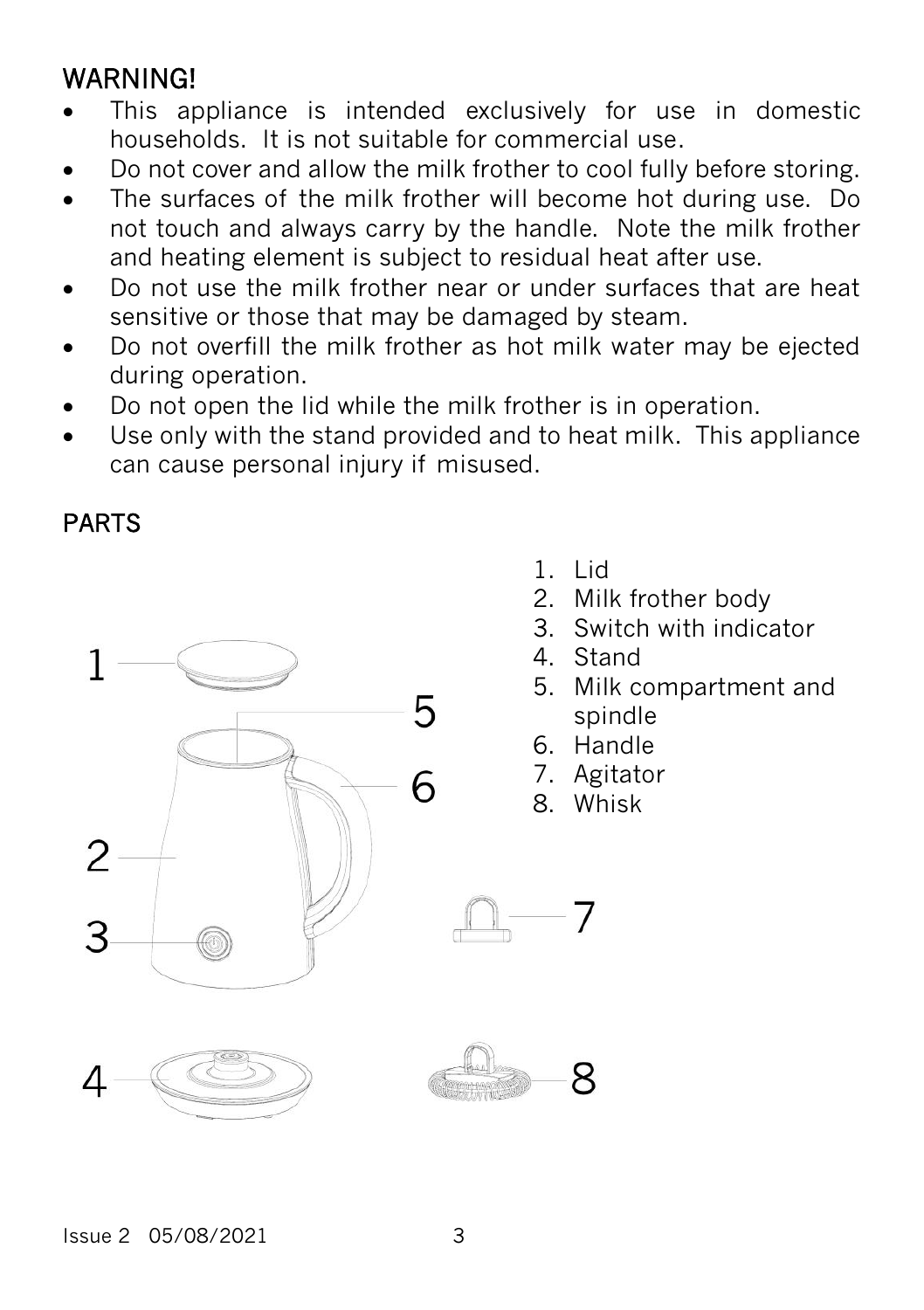#### TO FROTH AND HEAT MILK

- 1. Place the milk frother on a stable, flat, heat resistant surface and away from surfaces that may be damaged by steam.
- 2. Fully unwind the cable and plug in. For safety do not allow the cable to dangle over the edge of units.
- 3. Remove the milk frother from the stand and remove the lid.
- 4. Fit the whisk onto the spindle at the base of the milk compartment.
- 5. Add milk up to the lower level marked on the inside of the milk compartment. Do not overfill (max 100ml) as milk may overflow after frothing and ideally the milk should be at a starting temperature between 5-10˚C.
- 6. Refit the lid, place the milk frother body onto the stand and the switch indicator will illuminate red when connected to the mains.
- 7. Press the switch, the indicator will illuminate blue and the milk frother will start to heat and whisk the milk.
- 8. When the milk has reached approximately 65˚C, the milk frother will automatically switch off and the indicator will revert to red.
- 9. Remove the lid and pour out the milk.
- 10.To stop or interrupt the frothing and heating process, press the switch to turn off the appliance or lift the body of the milk frother from the stand.
- 11.If the frother is to be used again after a short interval the milk compartment can be rinsed between uses (see step 2 cleaning section). Wait 3 minute before restarting the frother.

Notes:

- Before first use clean milk frother in accordance with the advice in the cleaning section.
- This milk frother is fitted with a safety device that automatically switches off the appliance after using for 5 consecutive cycles. The indicator will flash blue for approximately 5 minutes and the appliance cannot be used. When the indicator turns red the appliance can be used again.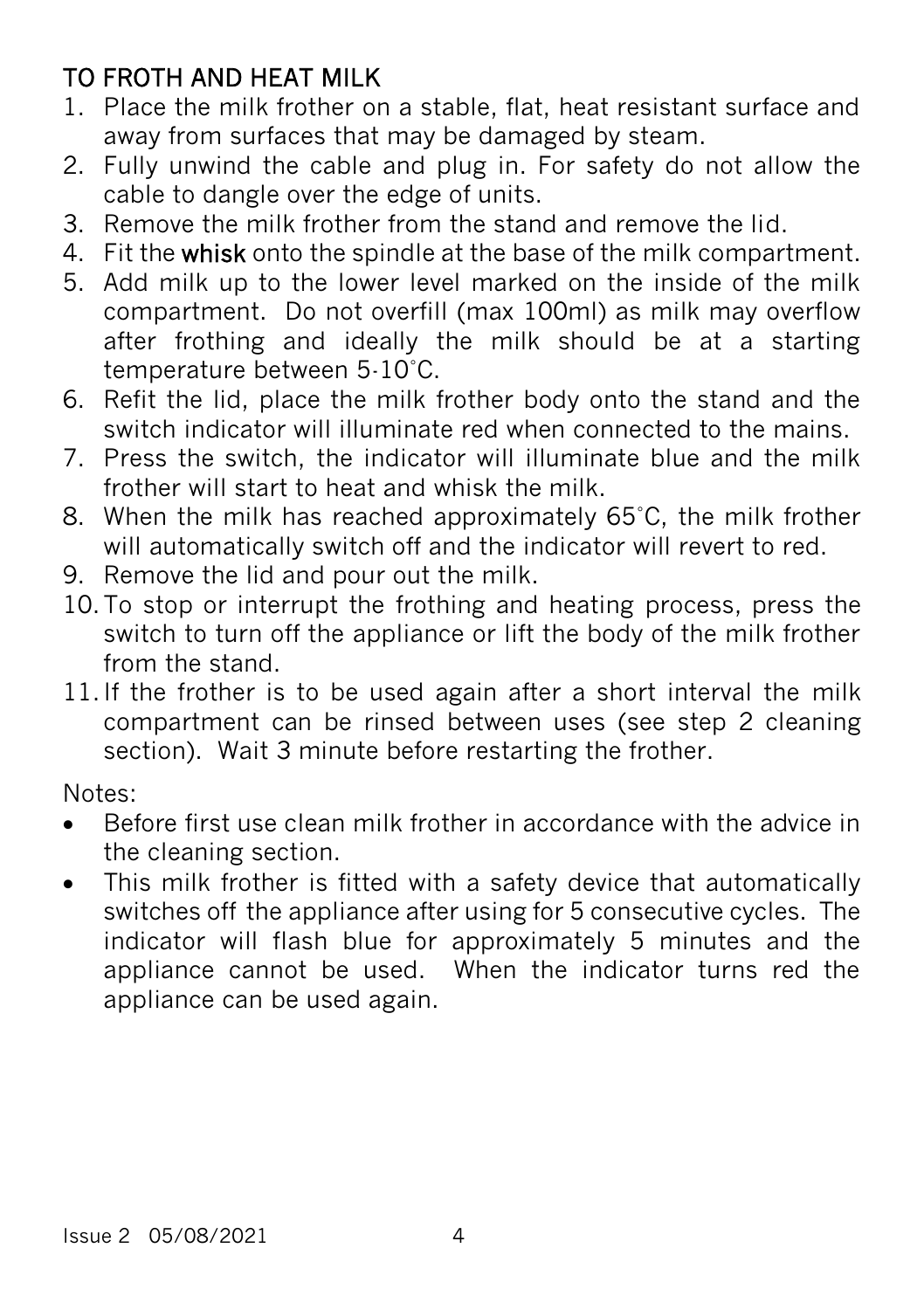#### TO HEAT MILK (WITHOUT FROTHING)

Follow the directions on the previous page but fit the **agitator** at step 4 instead of the whisk.

Add milk up to the upper level marked on the inside of the milk compartment. A maximum of 200ml milk may be added when not frothing the milk.

#### TO FROTH MILK (WITHOUT HEATING)

Follow steps  $1 - 6$  above

- 7. Press and hold the switch until the indicator flashes blue (approx. 2 seconds) and the milk frother will start to whisk (but not heat) the milk.
- 8. The milk frother will automatically switch off and the indicator will revert to red.
- 9. Continue from step 9 on page 4.

#### CLEANING

Clean the milk frother after each use.

- 1. Switch off and unplug the milk frother and allow it to cool completely.
- 2. The inside of the milk frother can be rinsed between consecutive uses or partially cleaned before carrying out a full clean. To rinse, fill the milk compartment with 200ml of water and operate the frother for a short interval. Discard the liquid.
- 3. Remove the lid, whisk or agitator and wash these loose parts in hot water with a little washing up liquid. Rinse and wipe dry. Not suitable for the dishwasher.
- 4. Wash the milk compartment with hot water and a little washing up liquid. Rinse and wipe dry with a soft cloth.
- 5. Wipe external surfaces with a soft damp cloth. Do not use detergent or abrasives as these may scratch the surface.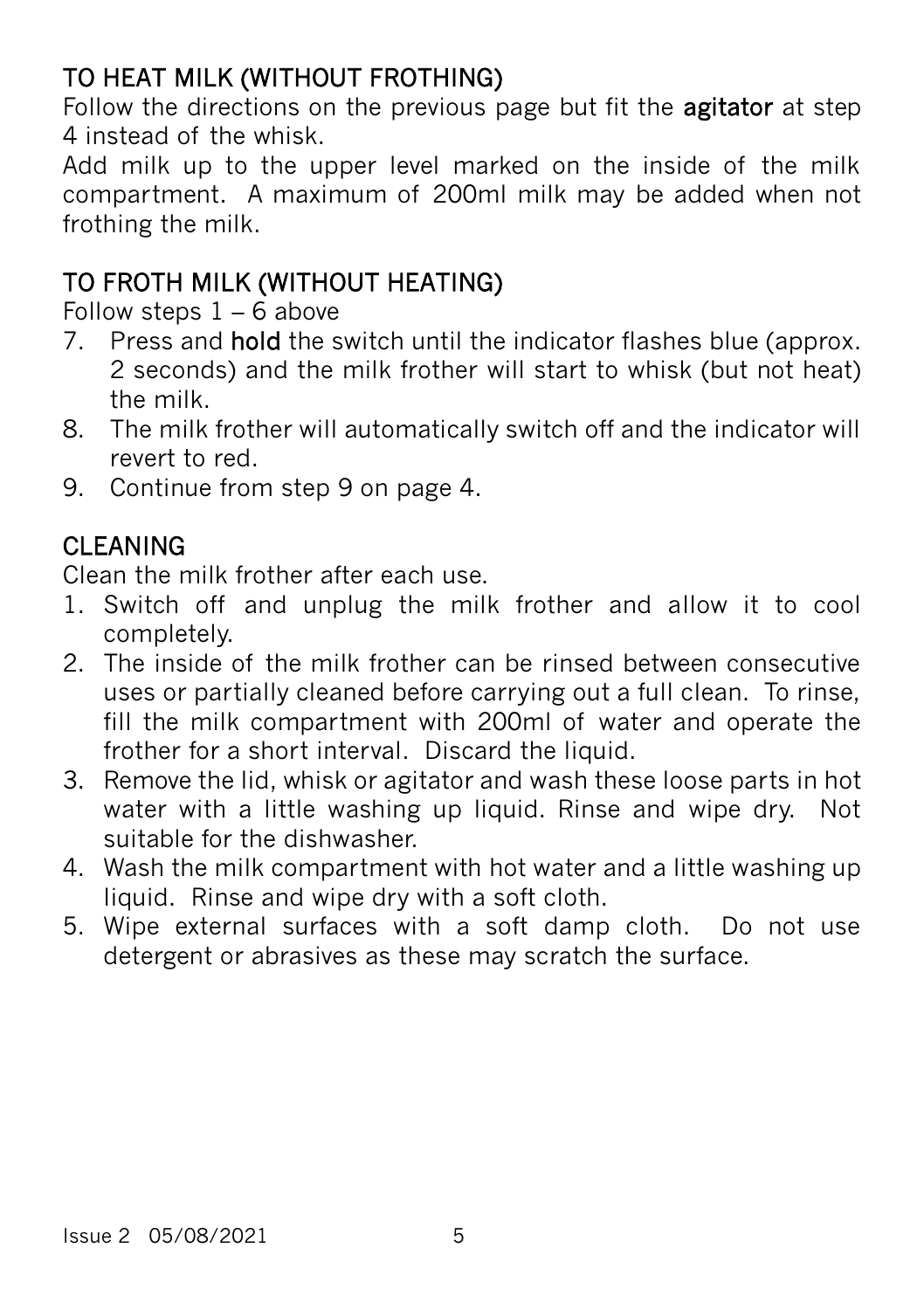#### TECHNICAL SPECIFICATION

| Cookworks Milk Frother        |                          |                    |
|-------------------------------|--------------------------|--------------------|
| Model                         |                          | EP2178-V           |
| Rated Voltage & Frequency     |                          | 220 - 240V AC 50Hz |
| Rated Power Input             |                          | 450W               |
| Capacity                      | Overall                  | 450ml              |
|                               | Useable (frothed milk)   | 100ml              |
|                               | Useable (unfrothed milk) | 200ml              |
| Class rating                  |                          | 1 (earthed)        |
| <b>BS 1362 fuse</b>           |                          | 3A                 |
| Product dimensions (external) |                          | 172 x 128 x 205 mm |
| Product weight (net)          |                          | 0.8 kg approx.     |

# UK (E

### RECYCLING ELECTRICAL PRODUCTS

You should now recycle your waste electrical goods and in doing so help the environment.



This symbol means an electrical product should not be disposed of with normal household waste. Please ensure it is taken to a suitable facility for disposal when finished with.

Visit www.recycle-more.co.uk, click on "bank locator" and enter your postcode to find your nearest recycling site.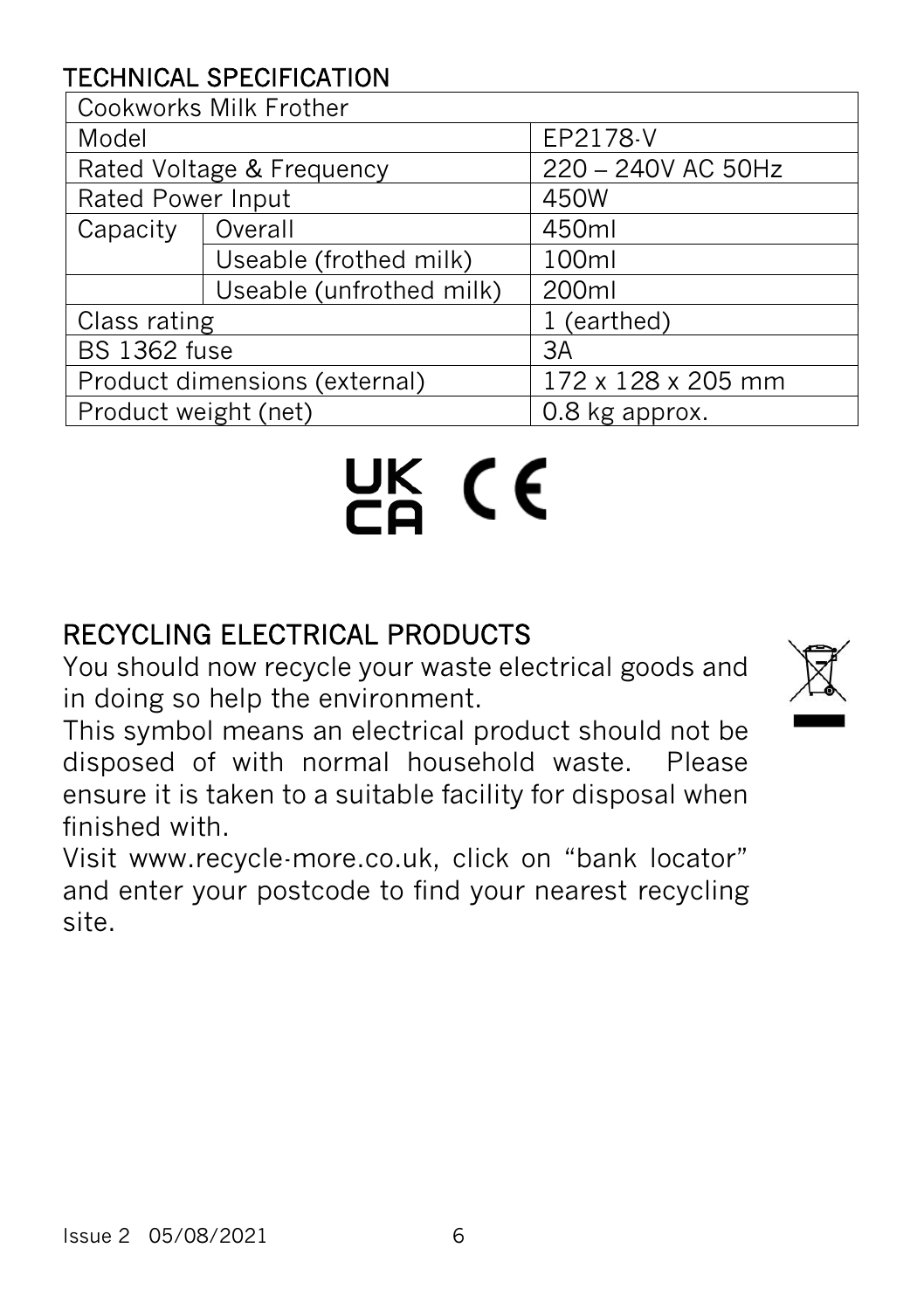#### PLUG / WIRING ADVICE

The wires in this mains lead are coloured in accordance with the following UK electrical code: BLUE = NEUTRAL

 $B$ ROWN = LIVE  $GREEN + YELLOW = EARTH$ 

#### Non-rewireable plug

This appliance may be fitted with a "non‐rewireable" plug. If you need to change the fuse in a "non‐rewireable" plug, the fuse cover must be refitted. If the fuse cover is lost or damaged, the appliance must not be used.

#### Rewireable plug

The colours of the wires in the mains lead of this appliance may not correspond with the coloured markings identifying the terminals in a rewireable plug. Rewireable plugs should only be replaced by a suitably competent person. If in doubt, consult a qualified electrician.



The BLUE wire must be connected to the terminal marked with the letter N

The BROWN wire must be connected to the terminal marked with the letter L

The GREEN & YELLOW wire must be connecting to the terminal marked with the letter E or the earth symbol  $\bigoplus$ [.](http://www.google.co.uk/url?sa=i&rct=j&q=&esrc=s&source=images&cd=&cad=rja&uact=8&ved=0ahUKEwjw08CS0cLTAhXCOxoKHTpEDRMQjRwIBw&url=http://fix-my-compressor.com/replace-compressor-pressure-switch-three/ground-symbol/&psig=AFQjCNGqtY0V-S7cUaB2Quy_Qq-bl_DgSQ&ust=1493313595817424)

| Produced in China. | Argos Limited, 489-499 Avebury Boulevard,<br>Milton Keynes, MK9 2NW. |
|--------------------|----------------------------------------------------------------------|
|                    |                                                                      |
|                    | Argos (N.I.) Ltd, Forestside Shopping Centre,                        |
|                    | Upper Galwally, Belfast, United Kingdom, BT8                         |
|                    | 6FX.                                                                 |
|                    | Argos Distributors (Ireland) Limited, Unit 7,                        |
|                    | Ashbourne Retail Park, Ballybin Road,                                |
|                    | Ashbourne, County Meath, Ireland                                     |
|                    | www.argos.co.uk/cookworks                                            |
|                    | Tel: 0345 640 3030                                                   |